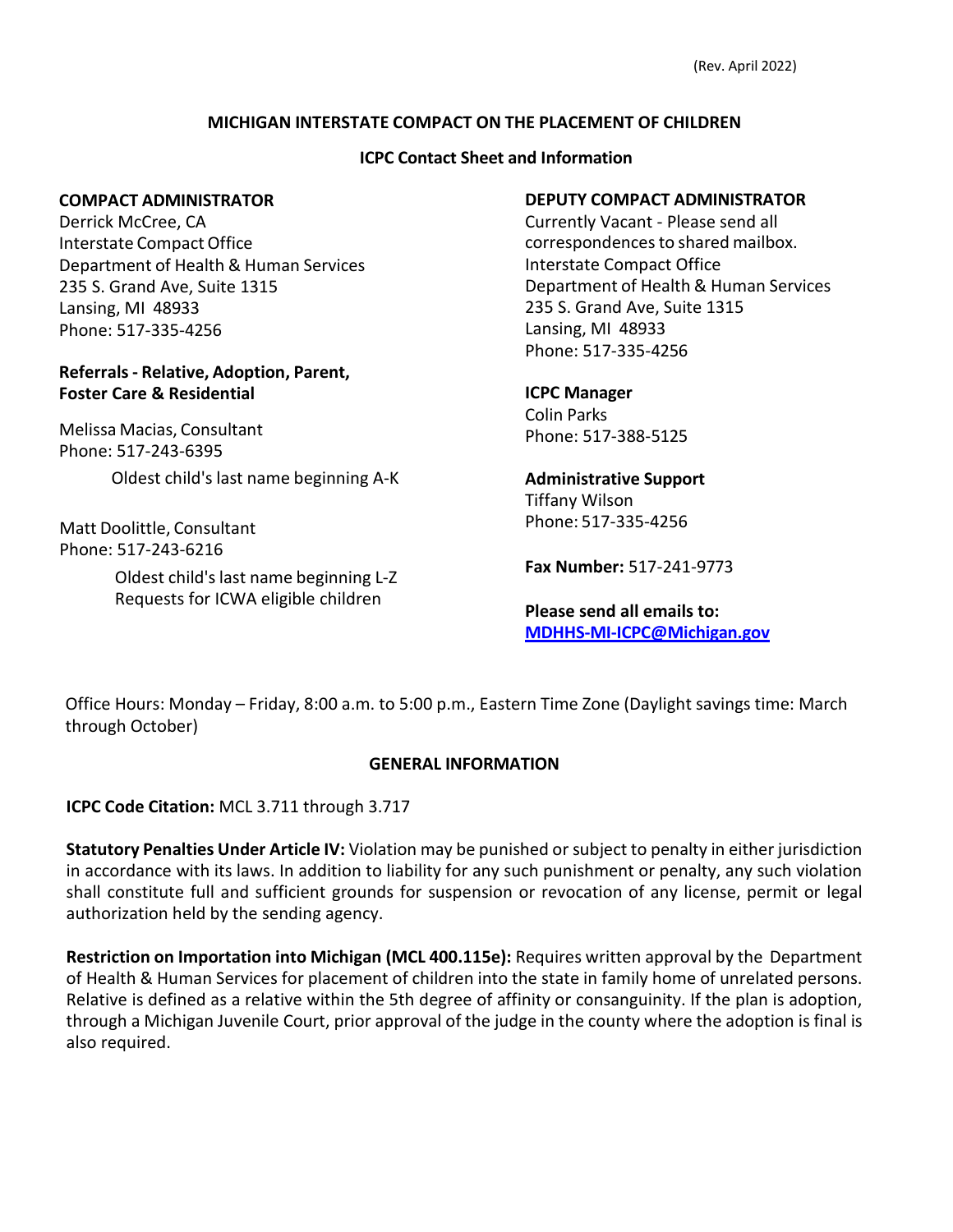**Penalties**: Violations of the adoption code (placement into an adoptive home without rights of both parents being terminated and assessing fees not approved by the court) is a misdemeanor upon the first conviction and a felony upon subsequent convictions. Chapter X, Michigan Probate Code, MCL 710.21 et seq.

**Court Jurisdiction:** Circuit Court, Family division handles adoptions, termination of rights, delinquency, abuse and neglect, divorce, support and custody.

### **SPECIAL INFORMATION**

**Custody Investigations:** Requests are to be forwarded to the local county Friend of the Court for service.

# **REQUIREMENTS**

**Reports:** Quarterly unless otherwise requested and agreed upon.

**Licensing Requirements:** License required for child caring institutions and private child placing agencies. Certification of public agencies (MCL 722.115)

# **PLACEMENTS**

**Adoption Petition:** If the adoption is to occur under Michigan law, the local Family Court division of the Circuit Court must issue an order of permanency prior to a child being placed in the home. To obtain the court order, the petition, home study, supporting documents and consent (unless specifically prohibited by the sending state's law) must be on file with the court prior to the adoption proceeding.

**Independent Adoption Placements:** Michigan law allows direct consent adoptions with unrelated persons providing the placement occurs in conjunction with licensed adoption attorney or licensed adoption agency.

**Intercounty Adoptive Placements:** Services are provided to requesting families by licensed private child placing agencies.

**Interstate Adoption:** Requests are referred to a private agency or licensed adoption attorney registered with the Office of Children's Ombudsman for service unless the child is related to the adoptive family within the 5th degree of affinity or consanguinity; or is a ward of another state or a court in another state. Such cases are referred to the appropriate local Department of Human Services office. Supervisory period can be waived for good cause by petition to the Family Division of Circuit Court. Adoption must be completed within 18 months of placement, or the petition will be dismissed unless an appeal is pending.

Michigan extends comity to adoption laws of other states. If the adoptive placement is in Michigan but proceeding under the laws of another state and will be finalized in the other state, it will be considered a legal adoption in Michigan.

*NOTE: Michigan law does not permit a non-Michigan licensed child placement agency to come into Michigan to place a child, do a home study or perform any other part of the adoption process.*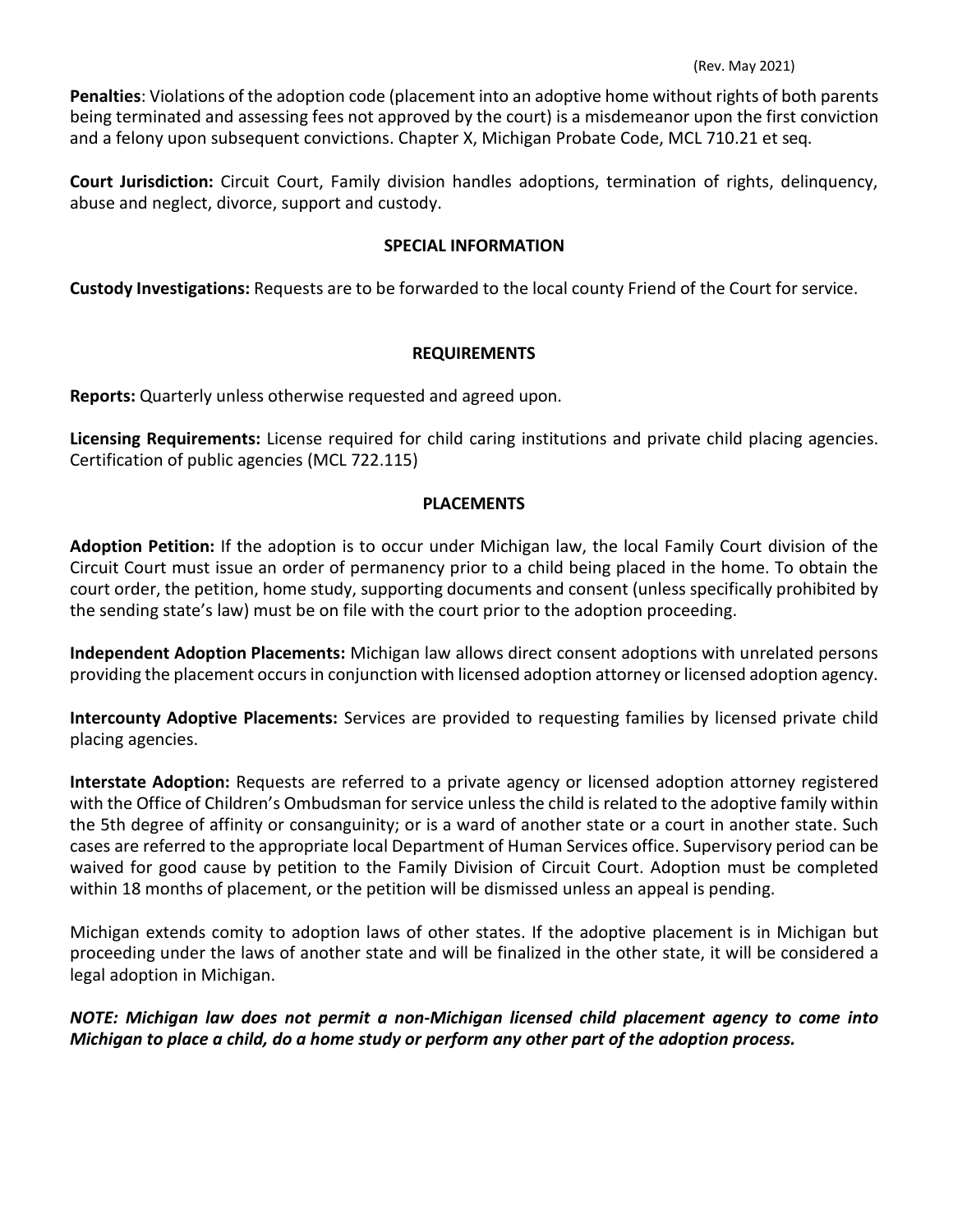**Termination of Parental Rights:** If the adoption is to occur in Michigan, the rights of ALL parents must be terminated regardless of the marital status of the parents.

**Adoption Central Registry:** The Michigan Adoption Code establishes an adoption registry for birth parent's statements of consent or denial to the release of identifying information to adult (defined as age 18) adoptees. The law requires release of non-identifying information upon request to adult adoptees, adoptive parents, and birth parents.

**Residential Placements:** Placements into a residential child care facility require interstate approval.

- **Requirements for Placement**: ICPC 100A, child summary, diagnostic evaluation and custody documents (unless private placement). Additional requirements may be established by the individual facilities.
- **Approval of Facilities**: The Michigan Department of Health and Human Services (MDHHS), Division of Child Welfare Licensing (DCWL) is responsible for the licensing of childcare institutions.
- **Monitoring of the Child**: The sending agency is responsible for arrangements made for the purpose of supervising and monitoring.
- **Philosophy for Placement of Non-Resident Youth**: Placements must comply with the ICPC and be in the best interest of the child. Placements should only occur when an appropriate treatment facility does not exist within the sending state.

**Requirements for Foster Care Placements:** Licensing of all non-relative foster home placements is required. Children placed from Michigan into other states are to be in homes, which meet the licensure, approval or certification requirements of the receiving state.

### **PAYMENTS**

**Michigan Wards Placed Out-of-State:** Michigan foster care rates are used to pay for wards placed out-ofstate in foster care. The foster home must meet the licensing, approval or certification requirements of the receiving state. State wards placed with relatives, both licensed and unlicensed, are eligible to receive a foster care payment using Michigan rates. If Title IV-E eligibility requirements are met, this funding source should be used. Otherwise, State Ward Board and Care or County Child Care funds must be used for the foster care payment.

**Out-of-State Wards Placed in Michigan:** The sending state is responsible for payment.

**Medical Assistance:** Michigan Title IV-E eligible wards placed in foster care or residential care in another state are eligible for Medicaid in that state. If the ward or placement does not meet Title IV-E requirements, then the provider in the other state must add the ward to his/her own insurance or apply for Medicaid in the receiving state on behalf of the ward. Title IV-E eligible wards from other states placed in foster care or in residential care in Michigan are eligible for Michigan Medicaid. If the ward is not Title IV-E eligible or the placement setting is not Title IV-E eligible, the provider must add the ward to his/her own insurance or apply for Medicaid on behalf of the ward.